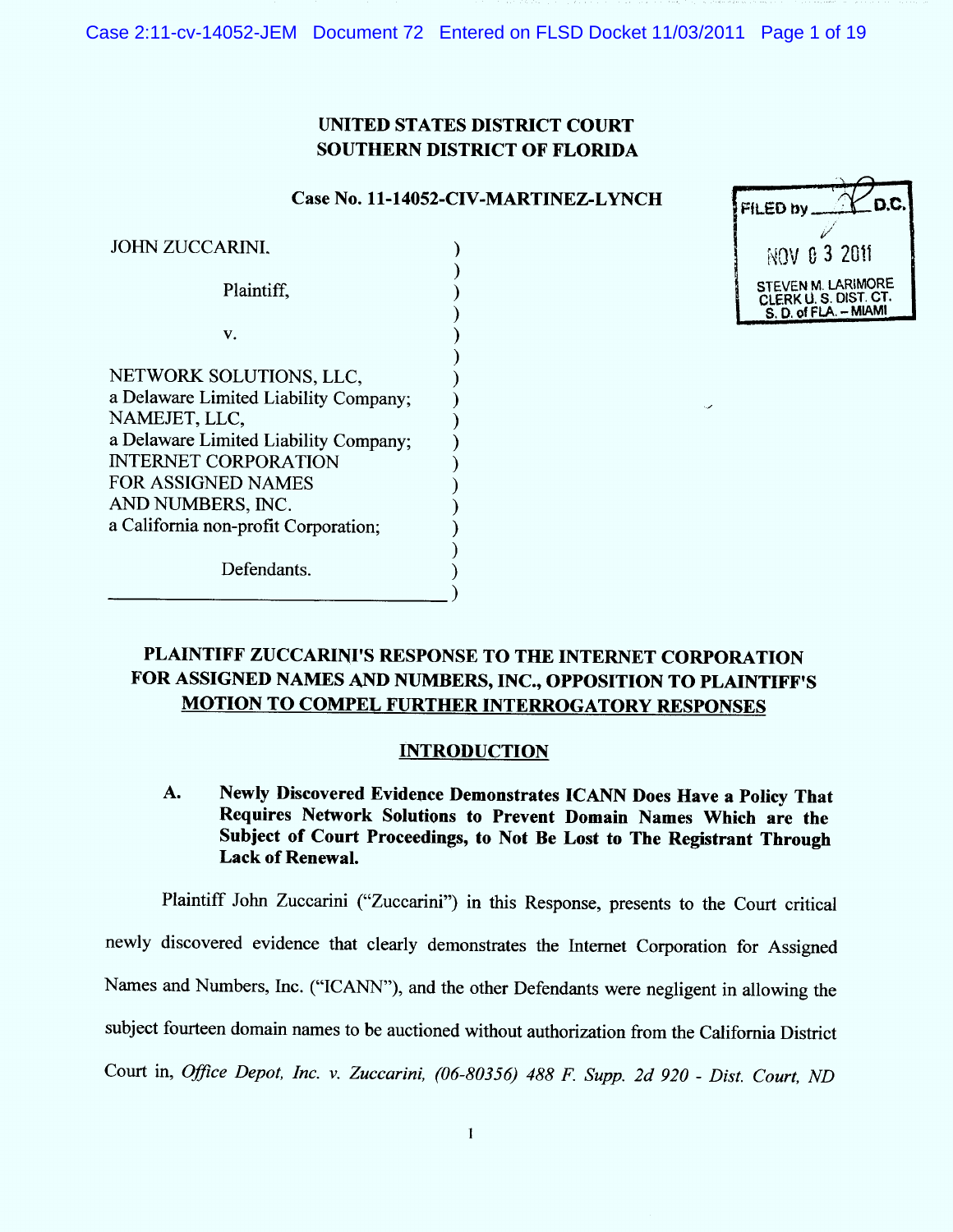### California 2007.

This new evidence being ICANN's, Expired Domain Deletion Policy, which cites a "domain name subject to litigation in a court of competent jurisdiction," is not subject to cancellation of that domain name's registration, if not renewed by the registrant of the domain name.

In addition, Zuccarini has found the Network Solutions, LLC ("Network Solutions") Domain Deletion Policy on the Network Solutions website, which is though, much less explicit in fulling explaining the ICANN Expired Domain Deletion Policy agreement that Network Solutions has entered into with ICANN.

The discovery of this new evidence makes it even more important that ICANN be compelled to provide responsive and substantive answers to the First Set of Interrogatories propounded upon them.

ICANN requires all registrars it accredits to abide by the terms of the Expired Domain Deletion Policy in the Registrar Accreditation Agreement that is entered into by a registrar with ICANN. This would include of course, Network Solutions.

There are two versions of ICANN'S Expired Domain Deletion Policy, one dated September 11, 2004 and an updated version dated May 11, 2011 (Exhibit A). The language relevant to the issues of this action concerning the deletion of expired domain name is identical in both the original 2004 version and the 2011 version.

The September 11, 2004 version can be found on the ICANN website at http://www.icann.org/en/registrars/eddp-21sep04-enp.htm. The May 11, 2011 version can be found on the ICAN website at http://www.icann.org/en/registrars/eddp.htm.

Below is the relevant text from ICANN's, May 11, 2011 Expired Domain Deletion Policy: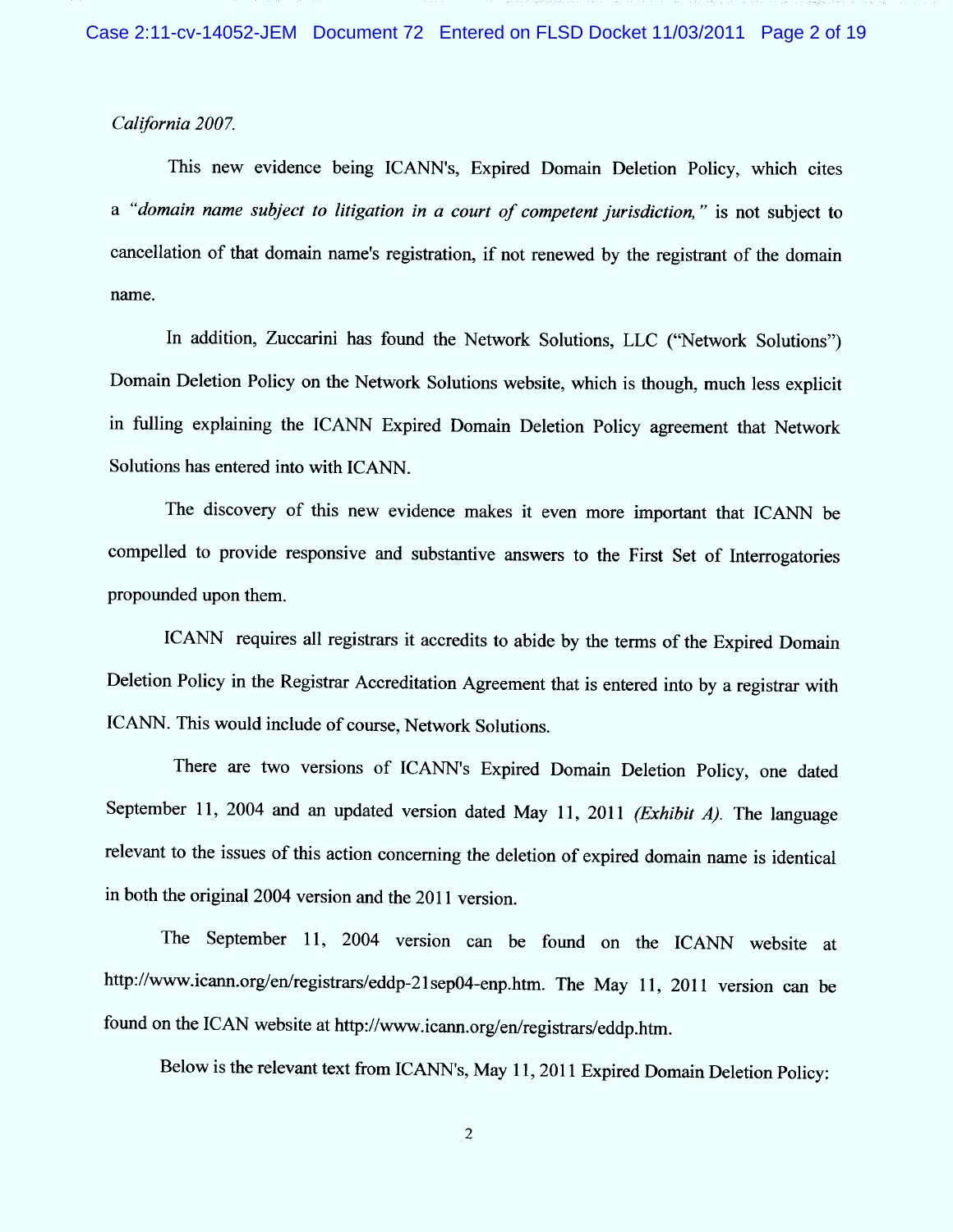$3.7.5$  At the conclusion of the registration period, failure by or on behalf of the Registered Name Holder to consent that the registration be renewed within the time specified in a second notice or reminder shall, in the absence of extenuating circumstances, result in cancellation of the registration by the end of the auto-renew grace period (although Registrar may choose to cancel the name earlier).

 $3.7.5.1$  Extenuating circumstances are defined as: UDRP action, valid court order, failure of a Registrar's renewal process (which does not include failure of a registrant to respond), the domain name is used by a nameserver that provides DNS service to third-parties (additional time may be required to migrate the records managed by the nameserver), the registrant is subject to bankruptcy proceedings, payment dispute (where a registrant claims to have paid for a renewal, or a discrepancy in the amount paid), billing dispute (where a registrant disputes the amount on a bill), domain name subject to litigation in a court of competent jurisdiction, or other circumstance as approved specifically by ICANN.

3.7.5.2 Where Registrar chooses, under extenuating circumstances, to renew a domain name without the explicit consent of the registrant, the registrar must maintain a record of the extenuating circumstances associated with renewing that specific domain name for inspection by ICANN consistent with clauses 3.4.2 and 3.4.3 of this registrar accreditation agreement.

Network Solutions Expired Domain Deletion Policy (Exhibit B), can be found on their website at http://www.networksolutions.com/support/domain-deletion-policy/. Network Solutions while referring to "extenuating circumstances," in their policy, does not fully detail the instances in which "extenuating circumstances" exist and which would prevent the deletion of a domain name that is the "subject to litigation in a court of competent jurisdiction." This lack of fully explaining the details of the Expired Domain Deletion Policy Network Solutions has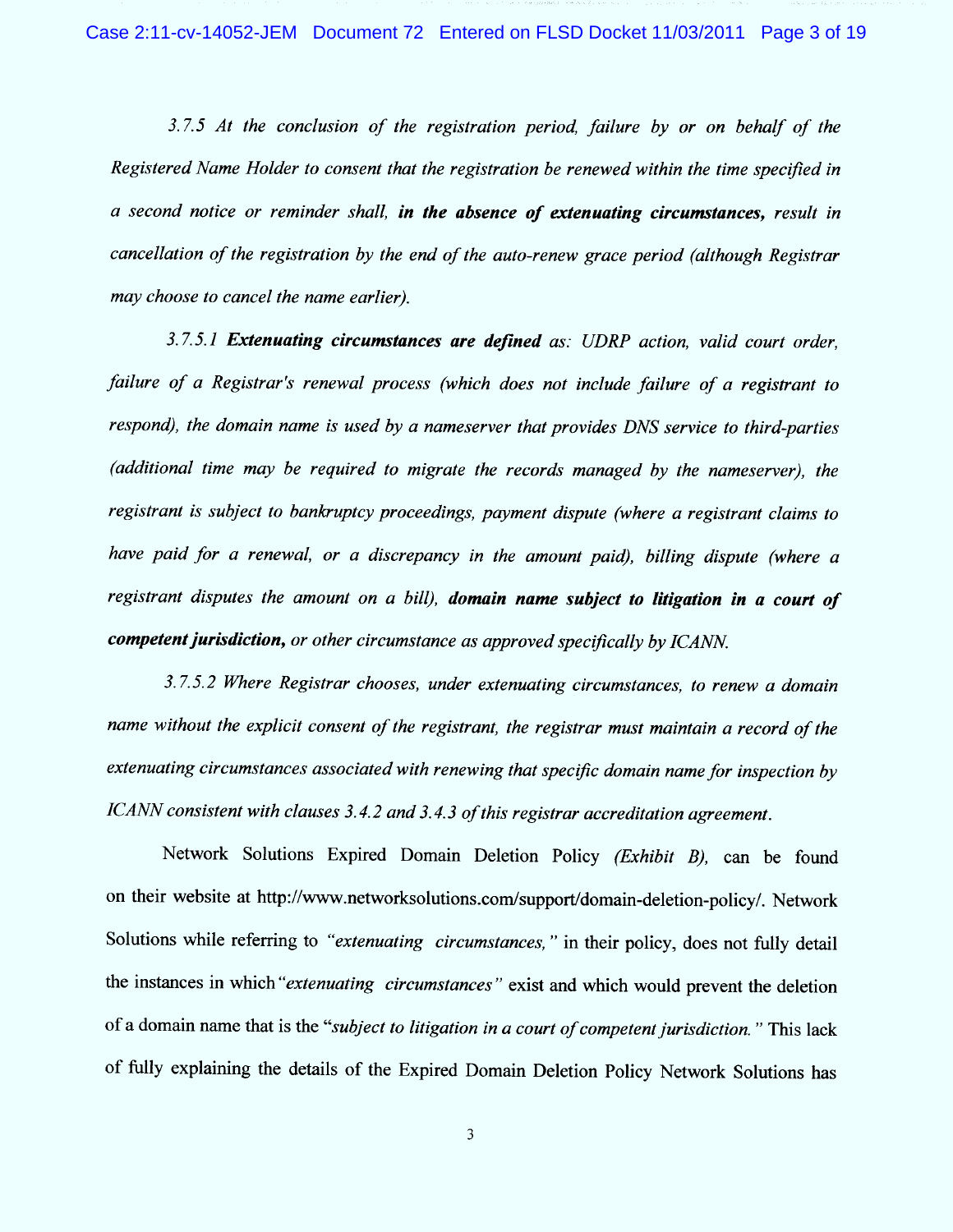entered into with ICANN, could in itself be considered negligent, as how would a registrant of a domain name know fully what their rights are as it relates to the deletion of a domain name.

In consideration of this compelling new evidence, it is evident that the loss of the subject fourteen domain names through their registration at Network Solutions should never have occurred, and that Network Solutions by was negligent in allowing the fourteen domain names to expire and proceed to the auctions conducted by NameJet, LLC ("NameJet"). This loss of registration being in direct violation of the Registrar Accreditation Agreement, Network Solutions entered into with ICANN.

This new evidence also showing ICANN negligent in not having competent oversight policies in place towards Network Solutions, especially knowing the history of the lack of due diligence on the part of Network Solutions in performing their duties as it relates to the improper transfer of domain names, as demonstrated in the sex.com case in, Kremen v. Cohen,  $337 F$ .  $3d$ 1 024 (9th Cir. 2003,).

Further, this new evidence demonstrates the negligence on the part of NameJet, as NameJet being an extended entity in the domain name system, beholding to the policies of ICANN to even exist and function as a company. Without ICANN, there could be no other entity conducting a business related to domain names. In consideration of this circumstance it should be incumbent upon NameJet to consider all the policies that ICANN requires registrars to enter into with ICANN, and incorporate those policies into their own. In this case an important policy, such as the one as it relates to the deletion of domain names, as NameJet's entire business model is framed around the deletion of domain names and the subsequent auctioning of them. By not having a policy in place that mirrors ICANN's, Expired Domain Deletion Policy, NameJet is as negligent as Network Solutions in allowing the fourteen domain names to be auctioned.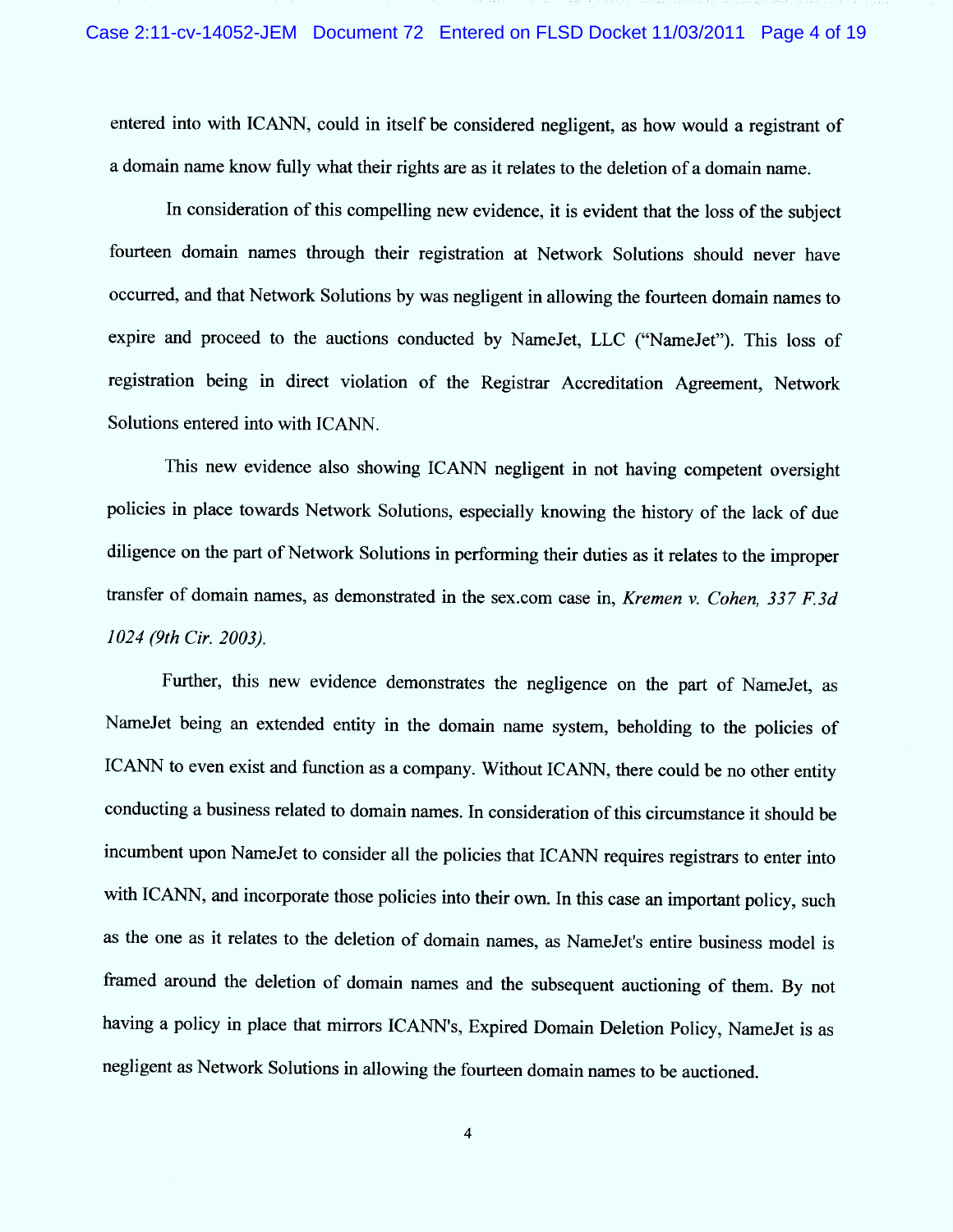Case 2:11-cv-14052-JEM Document 72 Entered on FLSD Docket 11/03/2011 Page 5 of 19

#### **BACKGROUND**

Defendant ICANN in their Introduction to their Opposition to Compel claims Plaintiff Zuccarini is ''knowingly burdening this Court and ICANN with all-encompassing merits-based discovery requests that are inappropriate in light of ICANN's pending motion (filed on March  $22$ ,  $2011$ ) to dismiss..." Zuccarini disagrees with this assertion, as by filing his motion to compel Zuccarini is only taking the steps necessary to try to meet the Court's November 30, 2011 deadline for completion of discovery.

Zuccarini made clear through email messages sent to counsel for ICANN and prior to the filing of the motion to compel the reasons for the filing of the motion, despite that fact that Zuccarini had in prior motions not opposed the delay of discovery. Ihat being in communications with the Court concerning procedurals matters, Zuccarini was informed the lack of ruling on the motions to dismiss, and on the motions to delay discovery till the motions to dismiss were ruled upon, were not considered by this Court as reasons to delay discovery and not meet the November 30, 2011 discovery deadline.

### RESPONSES TO ICANN'S SPECIFIC OPPOSITION TO INTERROGATORIES

### 1. Response to ICANN'S Claim lnterrogatories are Overly Broad and Seek Irrelevant Information.

On page 6 of the ICANN's Opposition, ICANN claims "C. Plaintiff's Interrogatories Are Overly Broad And Seek Irrelevant Information." In the second paragraph of page 7, ICANN states, "As set forth in detail in ICANN's pending Motion to Dismiss, Plaintiff's amended complaint fails to allege facts sufficient to establish that ICANN created a foreseeable zone of risk of harming Plaintiff, (Mot. to Dismiss, Dkt. 19 at 14-17.) In other words, Plaintiff has not and cannot as a matter of law -- demonstrate that ICANN owed him a duty of care." Zuccarini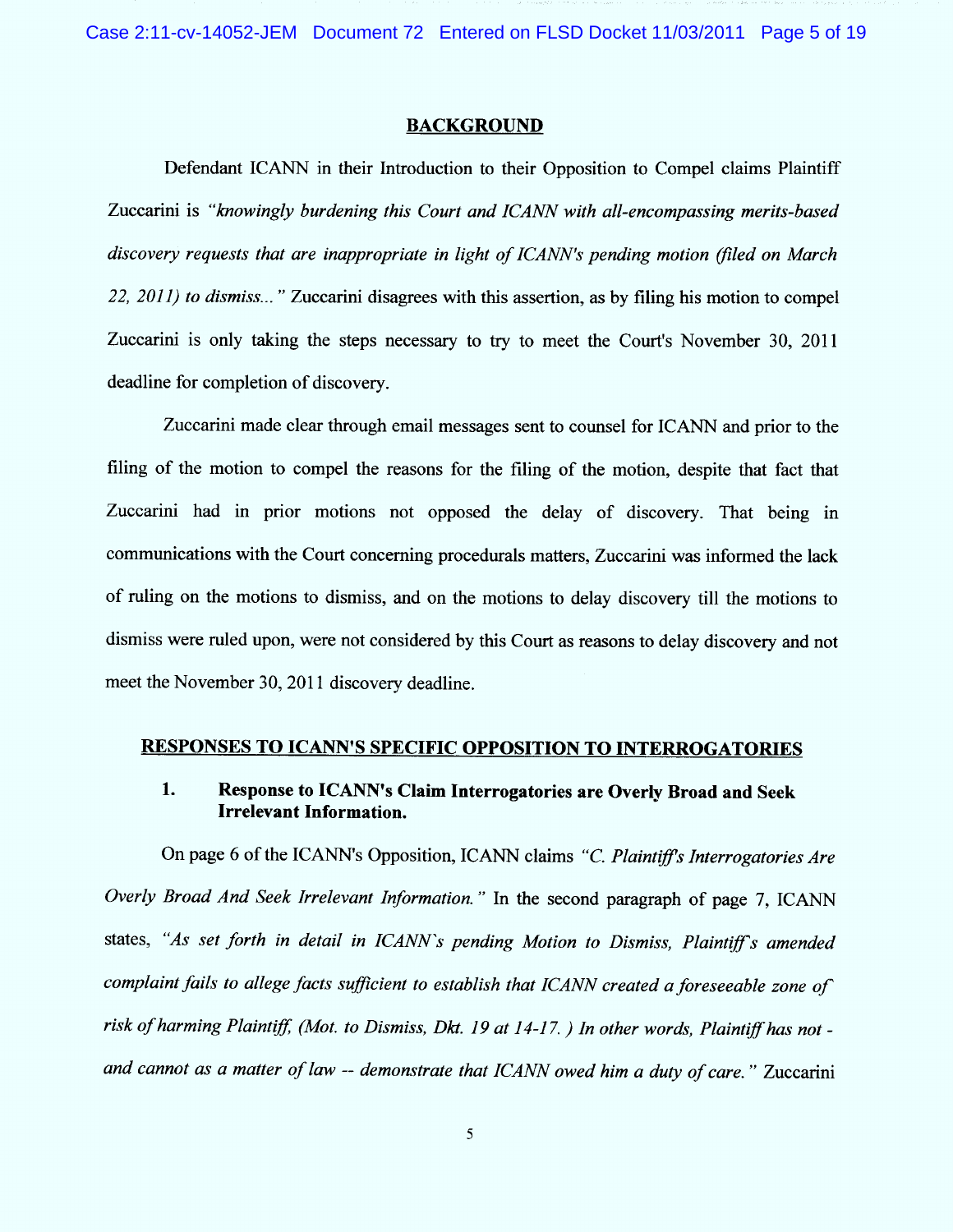disagrees with these assertions by ICANN, as ICANN's Articles of Incorporation state broad and encompassing responsibilities that have been empowered to ICANN by the United States Government to administer the Internet domain name system. Responsibilities and duties that ICANN neglected and which caused harm to Zuccarini. (Exhibit B, copied exactly as it appears on the ICANN website at http://www.icann.org/en/general/articles.htm)

Contained in ICANN'S Articles of lncorporation, Revised November 21, 1998, Article 3., Item (iii), performing and overseeing functions related to the coordination of the Internet domain name system (''DNS')... ''

Zuccarini believes Article 3., Item  $(iii)$ , as specifically applied to this instant action, demonstrates ICANN by not having in place protocol to assure Network Solutions followed ICANN'S Expired Domain Deletion Policy, to not cancel the registration of the subject fourteen domain names that were being held by a receiver in, Office Depot, Inc. v. Zuccarini, (06-80356) 488 F. Supp. 2d 920 - Dist. Court, ND California 2007, ICANN has breached and neglected the duties placed upon them. Duties that extend to someone such as Zuccarini, who seeks fair and equitable treatment from any domain name registrar that ICANN accredits and oversees.

If ICANN is going to allow the domain name registrars it accredits and empowers to exist and function, such as Network Solutions, to haphazzudly apply or not apply the due diligence necessary to assure parties who have an interest in a particular domain name that is the subject of an ongoing legal proceeding, to not loose that domain name through fraud, or by simply lack of renewal, this lack of policy and oversight by ICANN is negligent in itself.

For the reasons set forth in the above, Zuccarini believes he has shown ICANN has neglected a duty bestowed upon them by the United States Government, and has created a foreseeable zone of risk that harmed the Plaintiff Zuccarini by not having in place a protocol to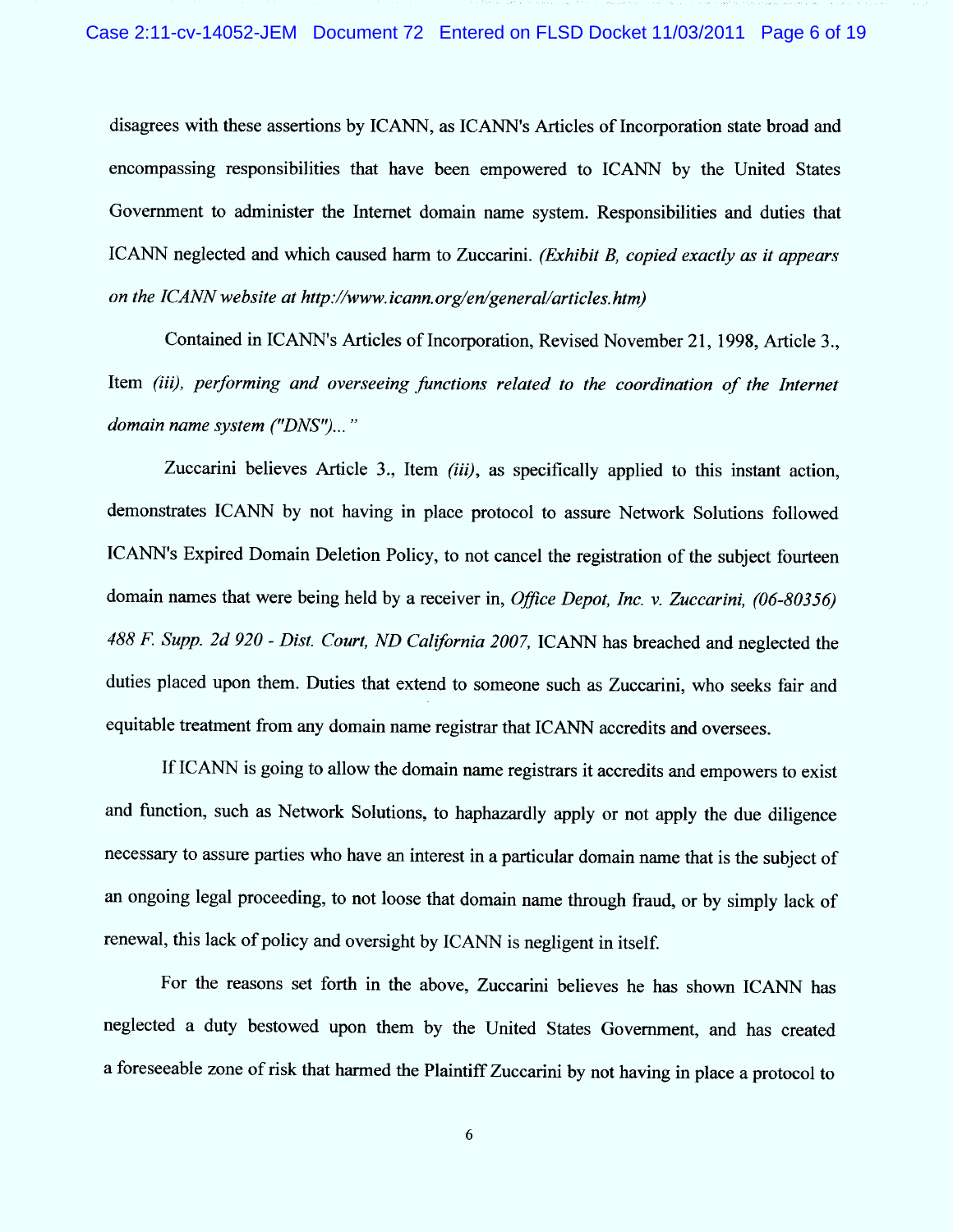assure Network Solutions followed the requirements of ICANN's Expired Domain Deletion Policy, to not have canceled the registration of the subject fourteen domain names in, *Office* Depot, Inc. v. Zuccarini, (06-80356) 488 F. Supp. 2d 920 - Dist. Court, ND California 2007. The end result being the fourteen domain names proceeded to an automated Internet auction conducted by NameJet, from which Zuccarini and his beneficiaries received little if any benefit.

ln consideration of the above, Zuccarini contends his lnterrogatories are not overly broad and seek relevant information to further investigate his claims.

### 2. Response to ICANN Opposition to Interrogatory Nos. 1-5: Information Relating To "Performance Reviews" Of Nearly 1,000 Accredited Registrars is Irrelevant.

ICANN states that Zuccarini has not shown why information sought in lnterrogatories 1- 5 should be compelled. Zuccarini believes by ICANN not having any type of protocol in place to assure Network Solutions followed the requirements of ICANN's Expired Domain Deletion Policy, ICANN has not fulfilled it's responsibilities as stated in ICANN'S Articles of Incorporation, Revised November 21, 1998, Article 3., Item (iii), performing and overseeing functions related to the coordination of the Internet domain name system ("DNS")..."

How could ICANN perform and oversee the functions related to the coordination of the Internet domain name system, if ICANN does not monitor the actions of the domain name registrars, as the registrars, not the registry ICANN, are the entities who perform the functions necessary to allow any entity to acquire a domain name and use that domain name on the Internet.

Zuccarini addresses ICANN's First, Second and Third additional reasons.

First: Zuccarini has on pages 1-4 of his Introduction to this response addressed ICANN's claim related to the issue of duty, which Zuccarini believes ICANN has neglected as it relates to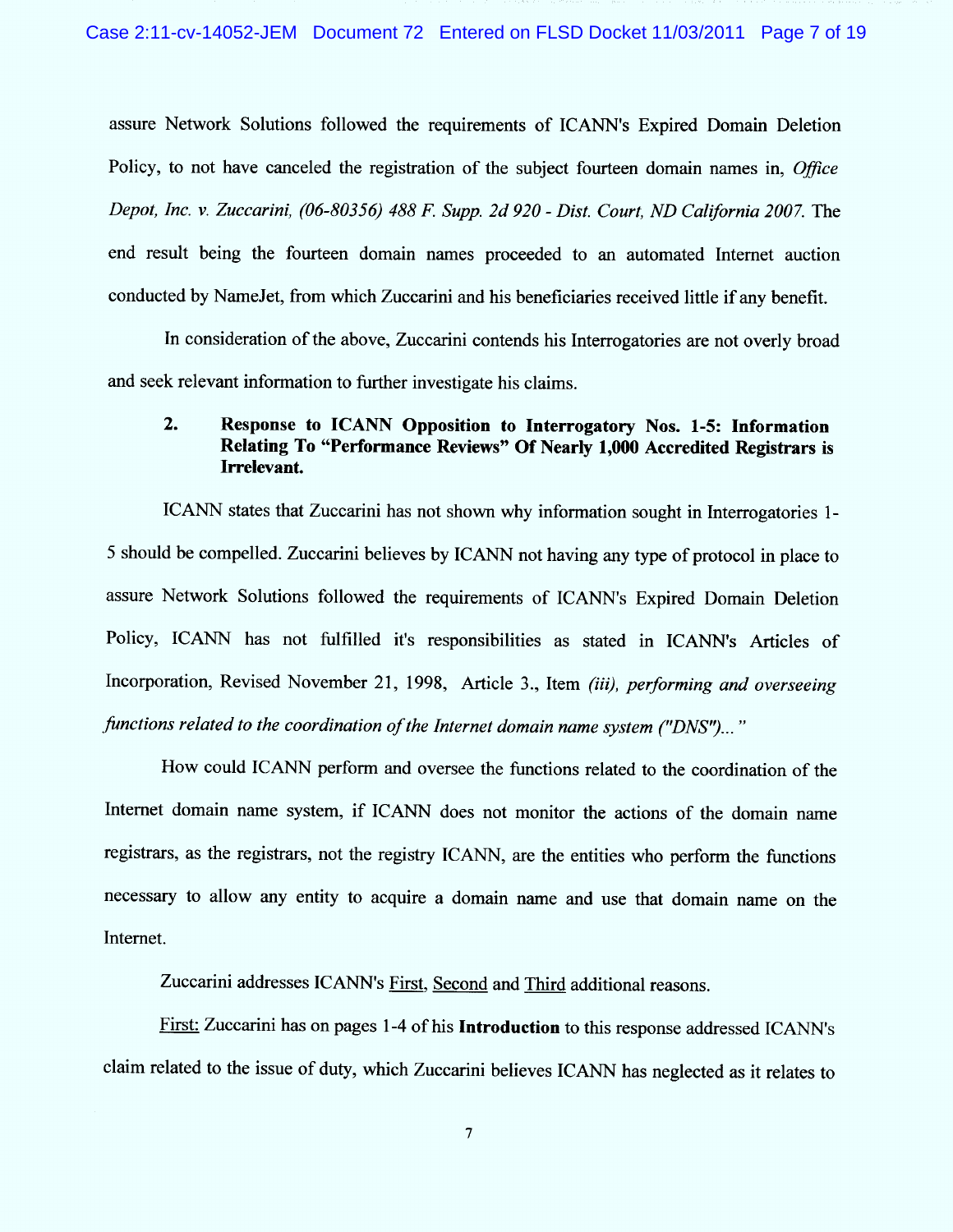this instant action.

Second: ICANN objects to compel Interrogatory Nos. 1-5 based on their believe that they have nothing to do with the Plaintiff's allegations, are overly burdensome and seek irrelevant information. Zuccarini contends none of these objections are sustainable, as such information is necessary to show a possible pattern of neglect in ICANN'S oversight of the functions of the domain name registrars it accredits, which in turn would show a lack of duty on ICANN's part in their fulfilling their responsibilities as stated in ICANN'S Articles of Incorporation, Article 3., Item (iii), performing and overseeing functions related to the coordination of the Internet domain name system ("DNS")..."

Third: ICANN contends Interrogatory Nos. 1-5 have no time limitation and therefore are overly broad and burdensome. Zuccarini believes there should be no time limitation, especially in light of Network Solutions problems as it relates to their performance in fulfilling their duties as a domain name registrar going back over ten years in their notable improper transfer of the domain name sex.com, from it's original owner Gary Kremen to Stephen Cohen, which was ultimately heard in the action, Kremen v. Cohen,  $337 F.3d 1024$  (9th Cir. 2003).

#### $3.$ Response to ICANN Opposition to Interrogatory Nos. 6-9: Information Relating To ICANN's "Performance Reviews" Of Network Solutions Is lrrelevant.

ICANN contends that the information sought in Interrogatory Nos. 6-9 is not relevant as it relates to Network Solutions, and contends because Zuccarini is not a party to the Registrar Accreditation Agreement he has no rights as a non-party.

Zuccarini disagrees with Network Solutions assertion that as a non-party, or third party that Zuccarini has no rights. ICANN by recognizing the need to prevent the deletion of domain names that are "subject to litigation in a court of competent jurisdiction," ICANN concedes it recognizes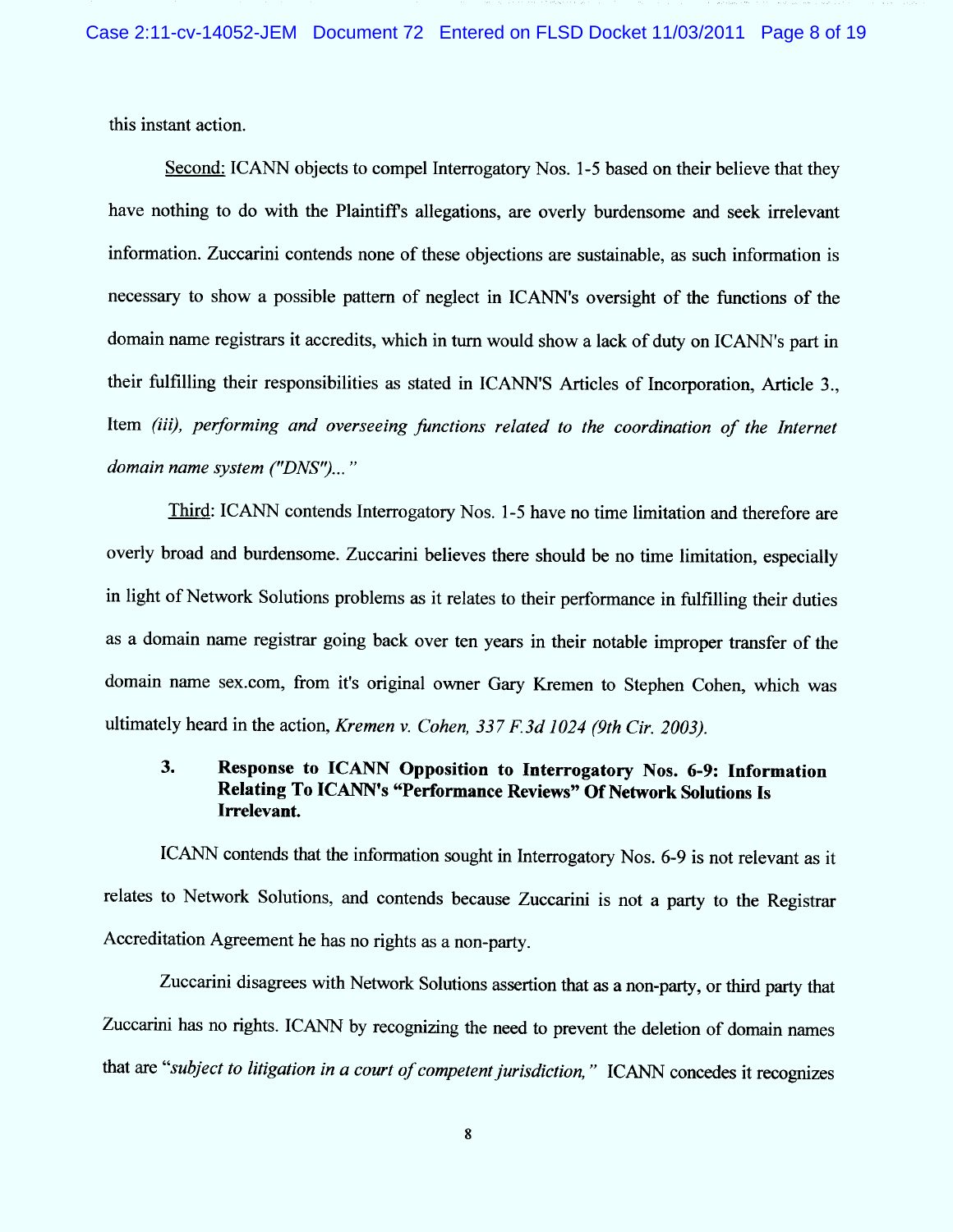such actions and logically it must also then recognize the parties to such actions, as how can an action exist without the parties to the action, as Zuccarini was a party in, *Office Depot, Inc. v.* Zuccarini, (06-80356) 488 F. Supp. 2d 920 - Dist. Court, ND California 2007.

Zuccarini has also addressed issues raised in this opposition, in his response, 2. Response to ICANN's Claim Interrogatory Nos. 1-5: Information Relating To "Performance Reviews" Of Nearly 1,000 Accredited Registrars is Irrelevant.

### 4. Response to ICANN Opposition to Interrogatory Nos. 10-15: Information Regarding Affirmative Defenses Not Yet Plead Cannot Be Compelled.

Zuccarini inadvertently omitted the word "amended" in Interrogatory Nos. 10-15. In all of Interrogatory Nos. 10-15, the phrase "*plaintiff's complaint*" should have read, "*plaintiff's* amended complaint. ''

In consideration of ICANN'S response to the directly above referenced issue and ICANN's stating they have not yet answered the amended complaint, Zuccarini rephrases Interrogatory Nos. 10-15 as follows:

10. With reference to each affirmative defense you alleged in your Memorandum In Support of its Motion to Dismiss (Dkt. 19) and Reply Memorandum In Support of its Motion to Dismiss ( Dkt. 40) to Plaintiffs Amended Complaint, please set forth a11 facts which support that defense.

11. With reference to each affirmative defense you allege in your Memorandum In Support of its Motion to Dismiss (Dkt. 19) and Reply Memorandum In Support of its Motion to Dismiss (Dkt. 40) to Plaintiff's Amended Complaint, please identify each person who has knowledge relating to any fact supporting that defense.

12. With reference to each affirmative defense you allege in your Memorandum In Support of its Motion to Dismiss (Dkt. 19) and Reply Memorandum In Support of its Motion to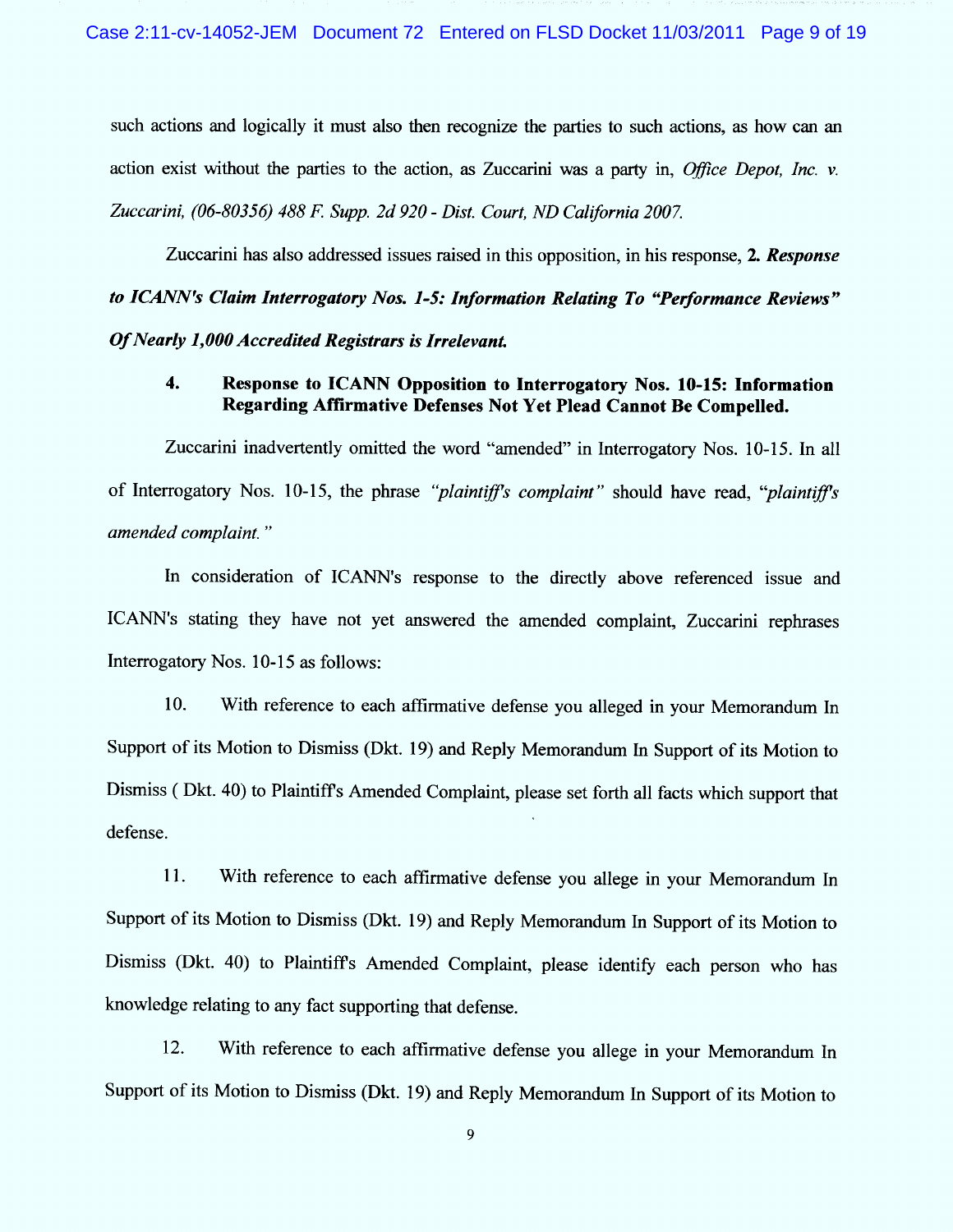Dismiss (Dkt. 40) to Plaintiff's Amended Complaint, please identify each document relating to that defense.

 $13.$ With reference to each denial set forth in your Memorandum In Support of its Motion to Dismiss (Dkt. 19) and Reply Memorandum In Support of its Motion to Dismiss (Dkt. 40) to Plaintiff's Amended Complaint, please set forth each fact upon which you base that denial.

14. With reference to each denial set forth in your Memorandum In Support of its Motion to Dismiss (Dkt. 19) and Reply Memorandum In Support of its Motion to Dismiss (Dkt. 40) to Plaintiff's Amended Complaint, please identify each person who has knowledge of any fact relating to that denial.

15. With reference to each denial set forth in your Memorandum In Support of its Motion to Dismiss (Dkt. 19) and Reply Memorandum In Support of its Motion to Dismiss (Dkt. 40) to Plaintiff's Amended Complaint, please identify each document relating to that denial.

ICANN lastly states the Motion to Compel does not explain what additional information could be compelled at this time.

Zuccarini believes the revised Interrogatory Nos. 10-15 are each self explanatory in the information requested. All the interrogatories request facts and documents specifically related to ICANN'S aftirmative defenses and denials. In addition to identifying each person who has knowledge of the affirmative defenses and denials in the revised Interrogatory Nos. 10-15.

### 5. Response to ICANN Opposition to Interrogatory Nos. 16-25: Information Regarding "Hold Or Locked Status" Policies For Domain Name Registrations That Are Subject To Legal Proceedings ls Irrelevant.

ICANN again claims that Zuccarini has not established that ICANN has a duty to oversee Network Solutions or any other registrars' actions so as to prevent the injury alleged.

Zuccarini has addressed this issue on pages 1-4 of his Introduction to this response and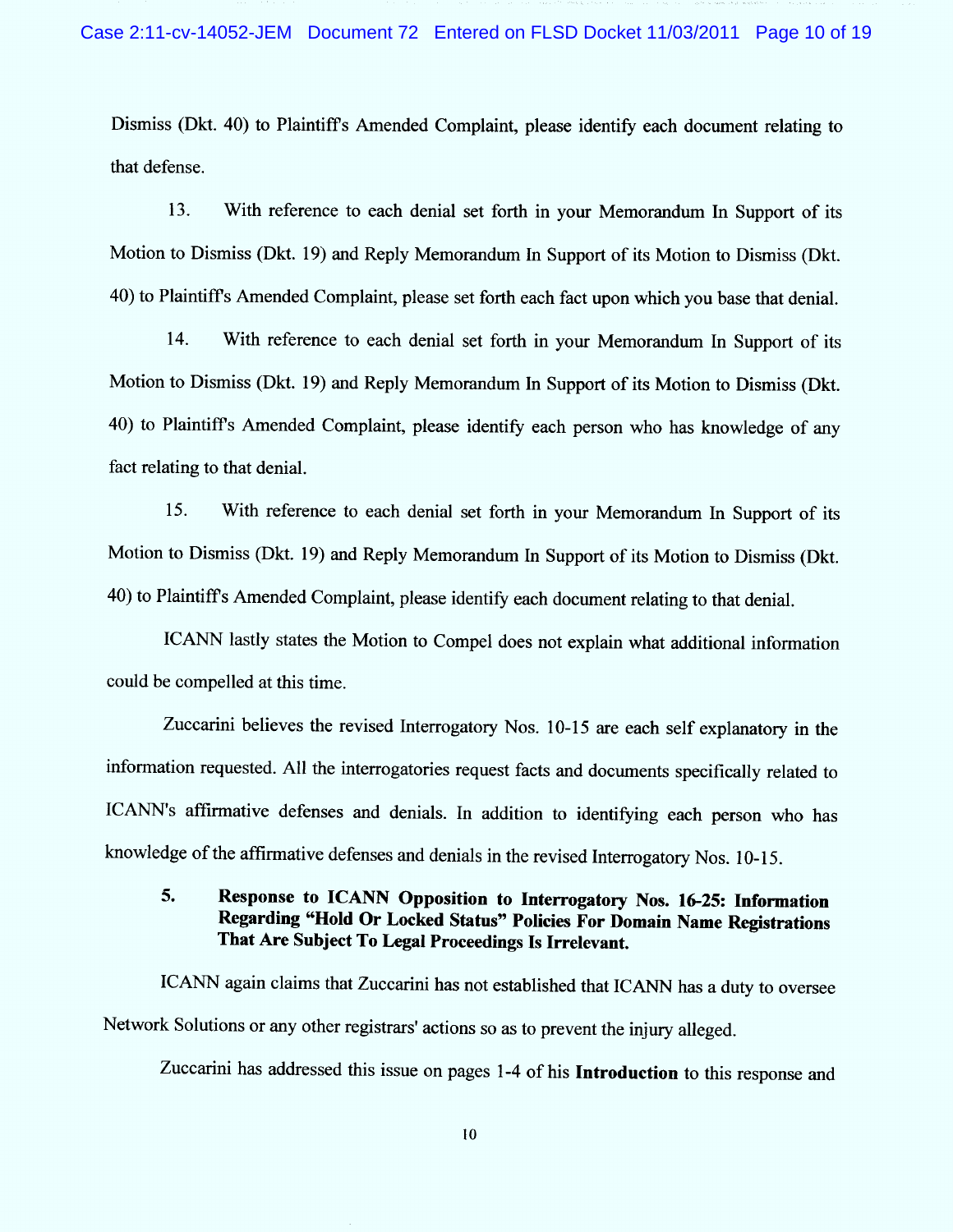# in, 2. Response to ICANN's Claim Interrogatory Nos. 1-5: Information Relating To "Performance Reviews" Of Nearly 1,000 Accredited Registrars is Irrelevant.

Specifically ICANN'S Articles of Incorporation, Revised November 21, 1998, bestow upon ICANN their responsibilities and duties and stated in, Article 3., Item *(iii), performing and* overseeing functions related to the coordination of the Internet domain name system  $(''DNS'')...$ "

It would be impossible for ICANN to fulfill their responsibilities and duties to perform and oversee the functions to coordinate the Internet domain name system if it did not oversee the actions and performance of the domain name registrars it accredits.

ICANN also contends Interrogatory Nos. 16-25 lack a relevant time period. Zuccarini believes there should be no limit on the time period for such information requested, as any information related to this issue would be relevant and crucial to determining the facts of the allegations made in this instant action.

- #
- #
- #

# #

#

#

#

#

#

 $11$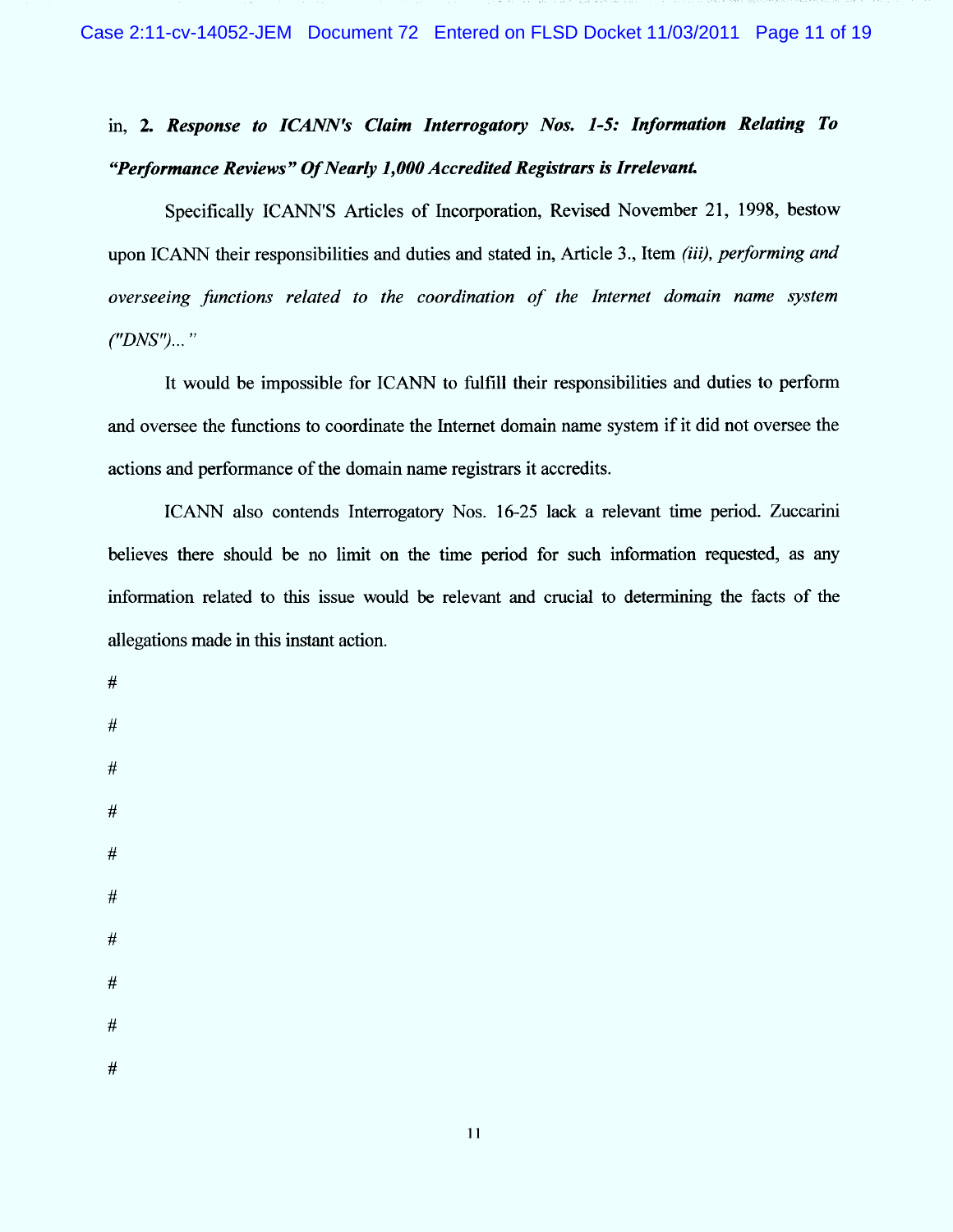Case 2:11-cv-14052-JEM Document 72 Entered on FLSD Docket 11/03/2011 Page 12 of 19

### **CONCLUSION**

In consideration of the above, Plaintiff Zuccarini respectfully requests that the Court order ICANN to provide responsive answers to the First Set of Interrogatories and to revised Interrogatory Nos. 10-15.

Respectfully Submitted, this 2nd day of November, 2011.

By: Selm/wiccurin JOHN ZUCCARINI, Pro Se

190 SW Kanner Highway Stuart, FL 34997  $(772)$  631-3887 raveclub@comcast.net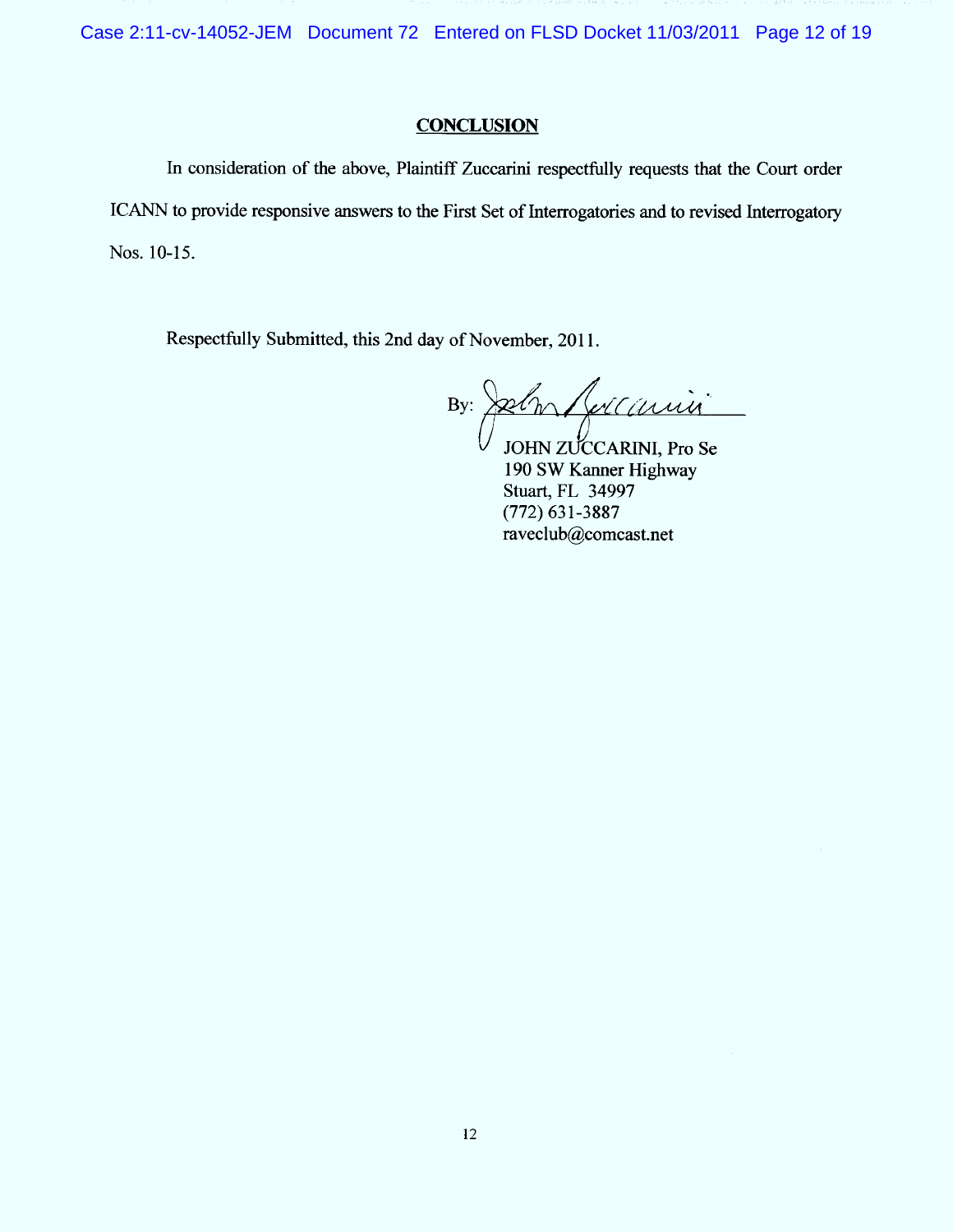Case 2:11-cv-14052-JEM Document 72 Entered on FLSD Docket 11/03/2011 Page 13 of 19

### **CERTIFICATE OF SERVICE**

I HEREBY CERTIFY that a true and correct copy of the foregoing Plaintiff John Zuccarini's Response to Defendant ICANN's Opposition to Plaintiff's Motion to Compel Further Interrogatory Responses, was served by first class mail, postage prepaid, on November 2, 2011, on all counsel or parties of record on the service list and by email to their respective addresses.

Um *Miliciain* 

### **SERVICE LIST**

**Network Solutions, LLC and NameJet, LCC** Jamie M. Roos Stein Sperling Bennett De Jong Driscoll & Greefeig, PC 25 West Middle Lane Rockville, MD 20851 jhertz@steinsperling.com

Timothy B. Hyland Stein Sperling Bennett DeJong Driscoll & Greenfeig PC 25 West Middle Lane Rockville, MD 20851 thyland@steinsperling.com

### Internet Corporation for Assigned Names and Numbers, Inc.

Maria H. Ruiz Kasowitz, Benson, Torres & Friedman LLP 1441 Brickell Avenue, Suite 1420 Miami, FL 33131 mruiz@kasowitz.com

Kathleen P. Wallace Jones Day 555 S. Flower Street 50th Floor Los Angeles, CA 90071 kwallace@jonesday.com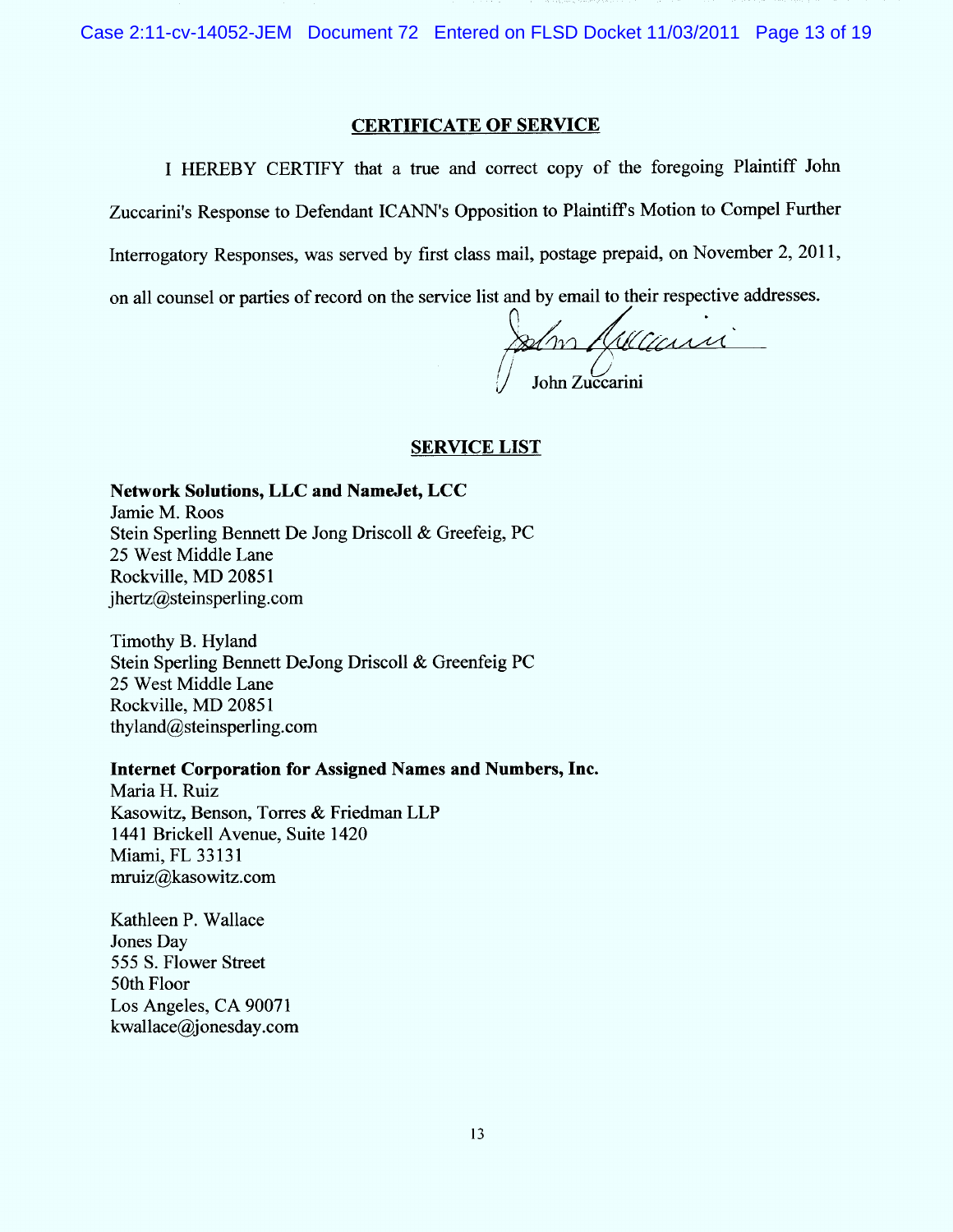Case 2:11-cv-14052-JEM Document 72 Entered on FLSD Docket 11/03/2011 Page 14 of 19

# Exhibit A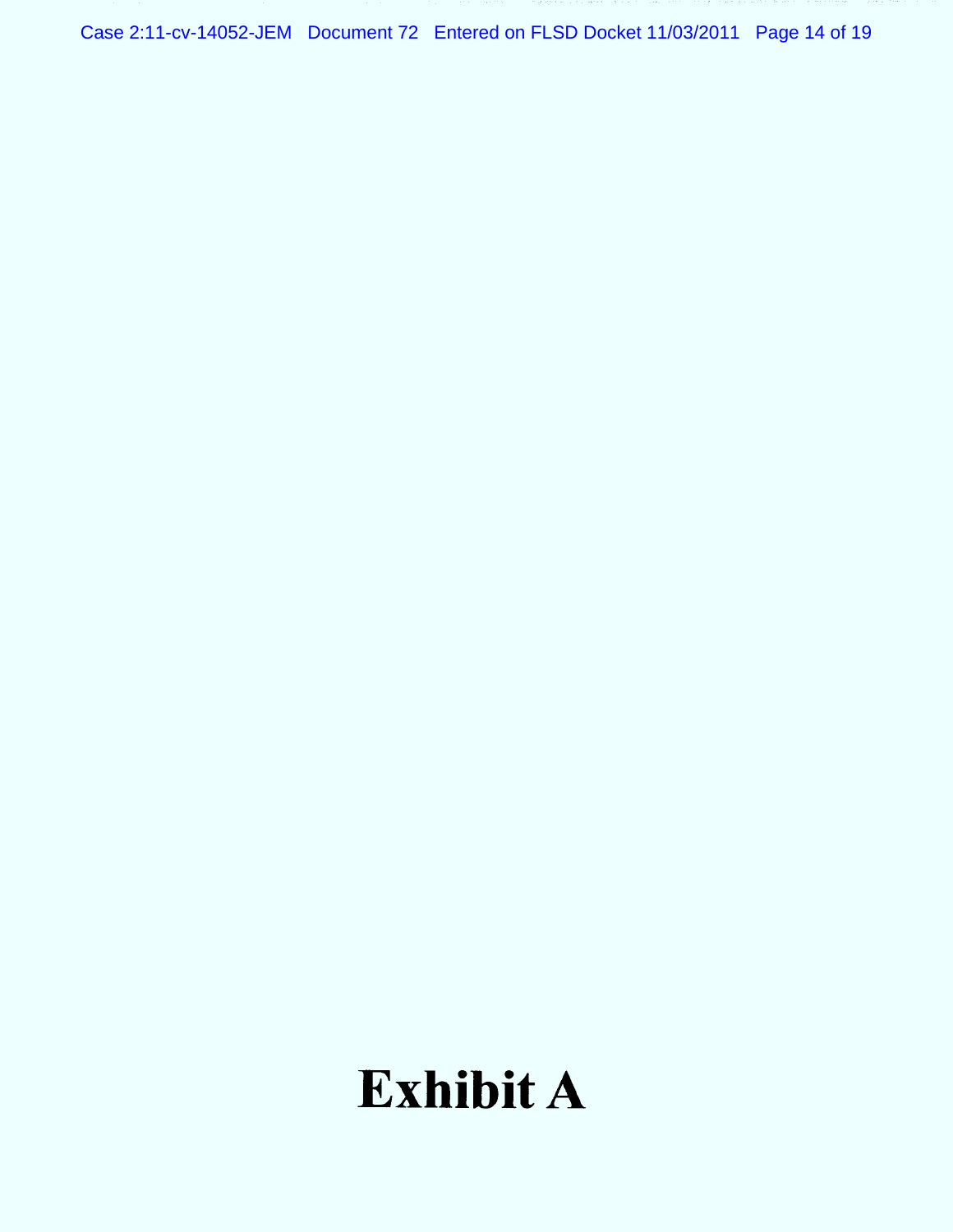## Internet Corporation for Assigned Names and Numbers

### **Expired Domain Deletion Policy**

11 May 2010

The Expired Domain Deletion Policy is an ICANN Consensus Policy applicable to alI IcANN-Accredited Registrars. It has been incorporated in the current (21 May 2009) Registrar Accreditation Agreement as follows:

3.7.5At the conclusion of the registration period, failure by or on behalf of the Registered Name Holder to consent that the registration be renewed within the time specifiet in a second notice or reminder shall, in the absence of extenuating circumstances, result in cancellation of the registration by the end of the auto-renew grace periot (although Registrar may choose to cancel the name earlier).

3.7.5.1 Extenuating circumstances are defined as: UDRP action, valid coud order, failure of a Registrar's renewal process (which does not include failure of a registrant to respond), the domain name is used by a nameserver that provides DNS service to third-parties (additional time may be required to migrate the records managed by the nameserver), the registrant is subject to bankruptcy proceedings, payment dispute (where a registrant claims to have paid for a renewal, or a discrepancy in the amount paid), billing dispute (where a registrant disputes the amount on a bill), domaln name subject to litigation in a court of competent jurisdiction, or other circumstance as approved specifically by ICANN.

3.7.5.2 W here Registrar chooses, under extenuating circumstances, to renew a domain name without the explicit consent of the registrant, the registrar must maintain a record of the extenuating circumstances associated with renewing that specific domain name for inspection by ICANN consistent with clauses 3.4.2 and 3.4.3 of this registrar accreditation agreement.

3.7.5.3 In the absence of extenuating circumstances (as defined in Section 3.7.5.1 above), a domain name must be deleted within 45 days of either the registrar or the registrant terminating a registration agreement.

3.7.5.4 Registrar shall provide notice to each new registrant describing the details of their deletion and autorenewal policy including the expected time at which a non-renewed domain name would be deletet relative to the domains expiration date, or a date range not to exceed ten (10) days in length. If a registrar makes any material changes to its deletion policy during the period of the registration agreement, it must make at least the same effort to inform the registrant of the changes as it would to inform the registrant of other material changes to the registration agreement (as defined in clause 3.7.7 of the registrars accreditation agreement)."

3.7.5.5 If Registrar operates a website for domain name registration or renewal, details of Registrar's deletion and auto-renewal policies must be clearly displayed on the website.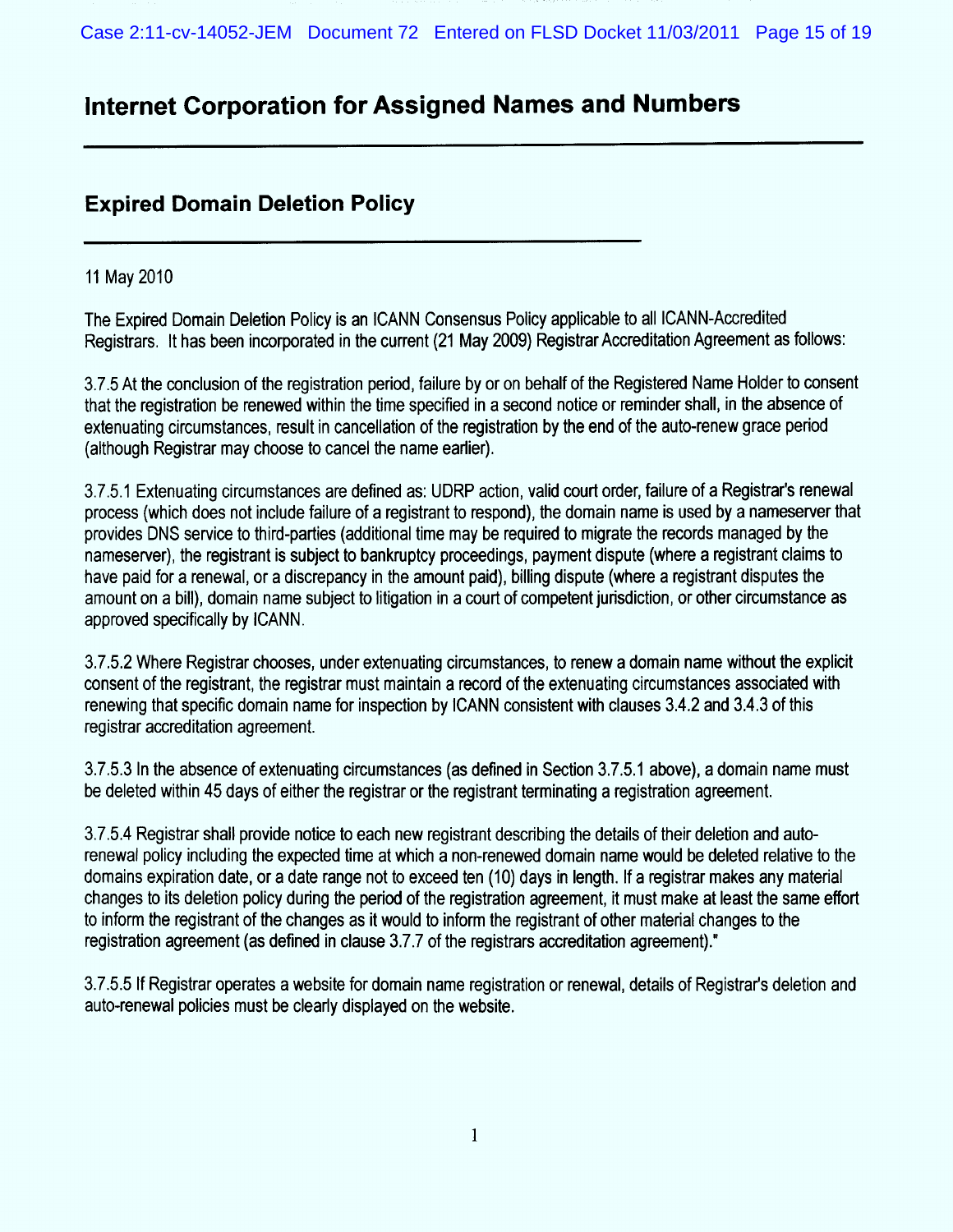3.7.5.6 lf Registrar operates a website for domain registration or renewal, it should state, both at the time of registration and in a clear place on its website, any fee charged for the recovery of a domain name during the Redemption Grace Period.

3.7.5.7 In the event that a domain which is the subject of a UDRP dispute is deleted or expires during the course of the dispute, the complainant in the UDRP dispute will have the option to renew or restore the name under the same commercial terms as the registrant. lf the complainant renews or restores the name, the name will be placed in Registrar HOLD and Registrar LOCK status, the WHOIS contact information for the registrant will be removed, and the WHOIS entry will indicate that the name is subject to dispute. If the complaint is terminated, or the UDRP dispute finds against the complainant, the name will be deleted within 45 days. The registrant retains the right under the existing redemption grace period provisions to recover the name at any time during the Redemption Grace Period, and retains the right to renew the name before it is deleted.

For information on the effect of this policy on the 2001 version of the RAA see http://www.icann.org/en/registrars/eddp-21sep04-enp.htm.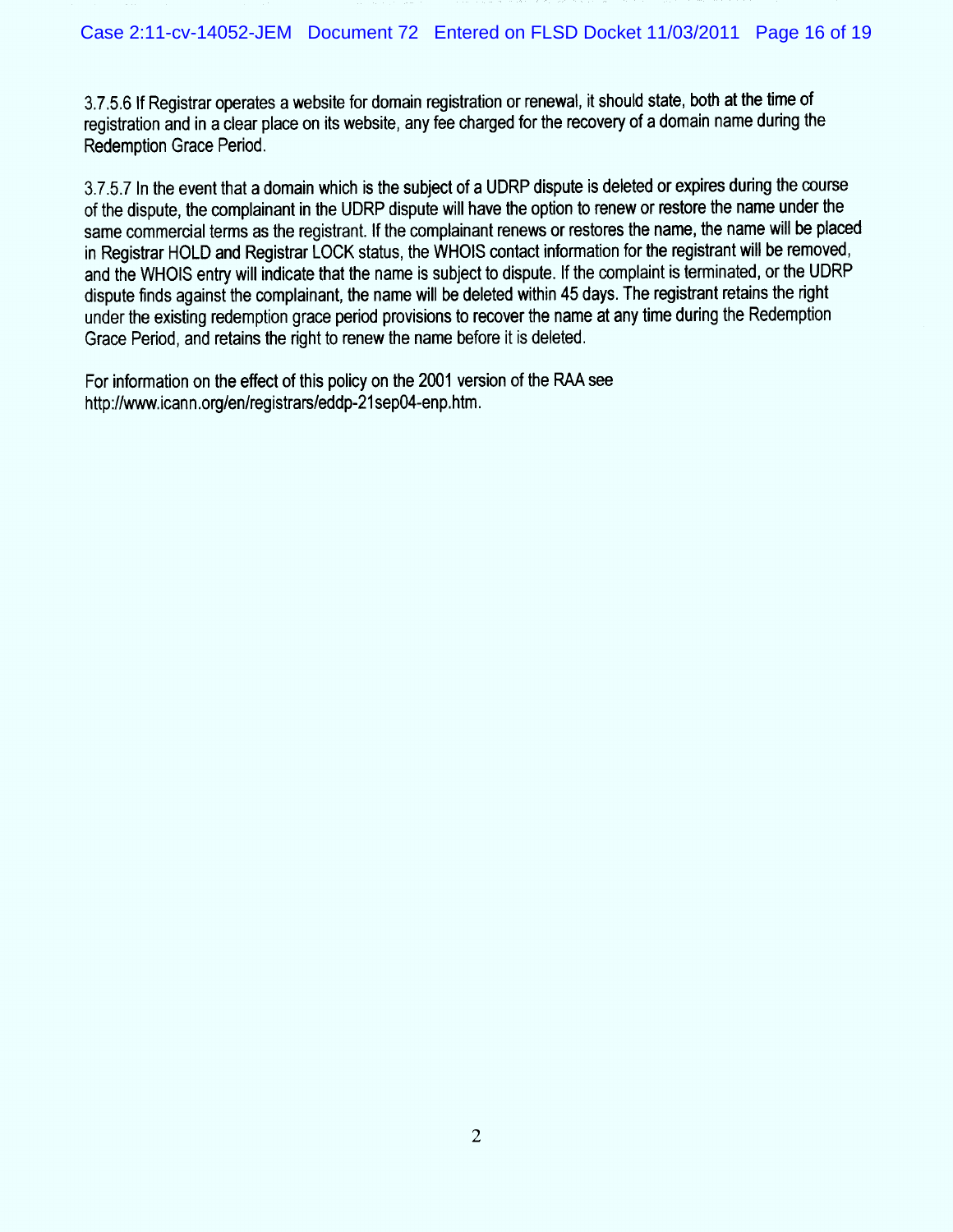Case 2:11-cv-14052-JEM Document 72 Entered on FLSD Docket 11/03/2011 Page 17 of 19

# Exhibit B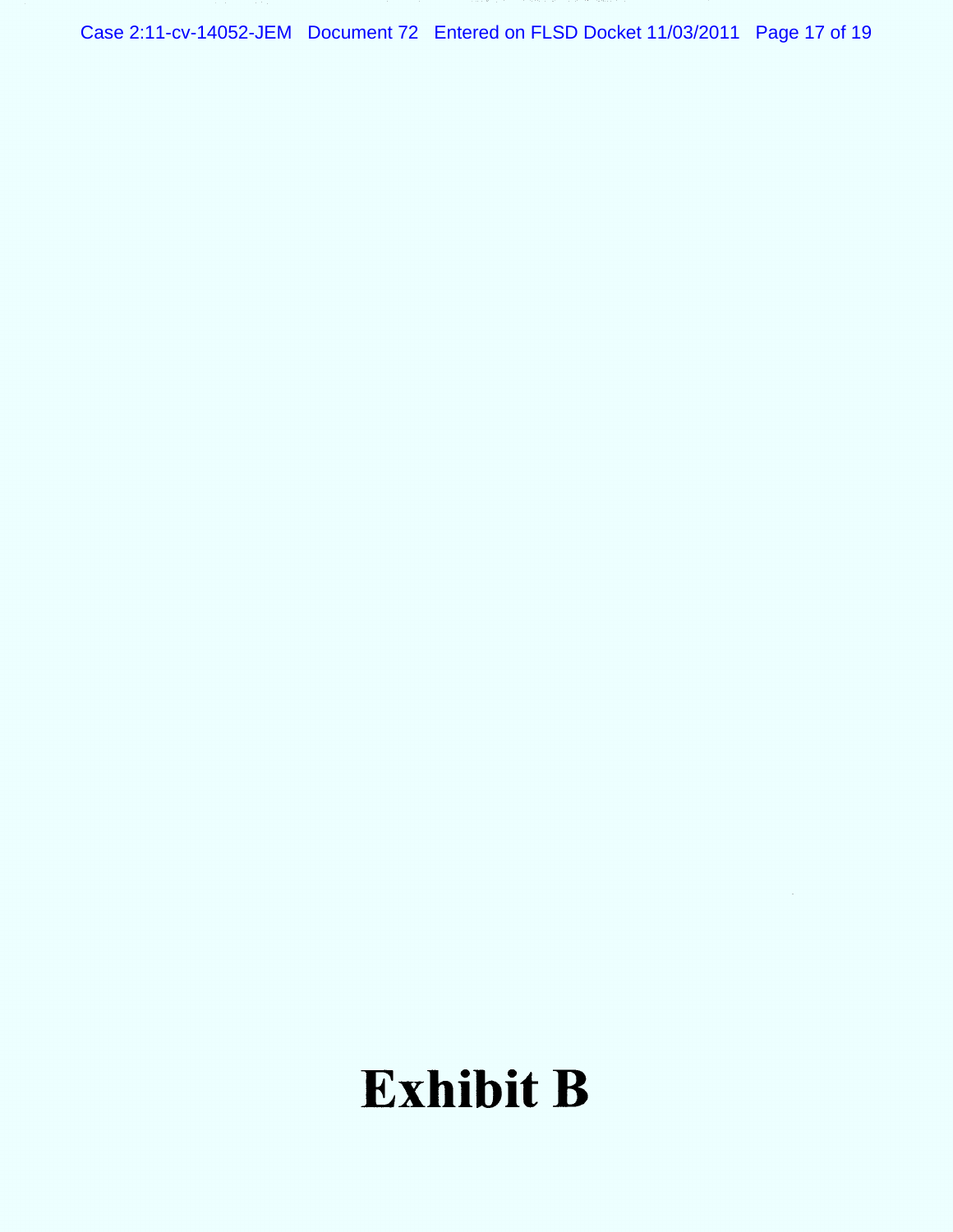## **Network Solutions**

### Policies **Domain Deletion Policy**

Domain names are registered for fixed periods that are subject to renewal. lf a customer has selected our 'autorenew'' feature for a domain name registration, we will attempt to automatically renew the domain name registration approximately sixty (6û) to ninety (9û) days prior to the domain name registration expiration tate (subject to the terms related to the "auto-renew" feature found in our Service Agreement and on our web site). If a Network Solutions reseller has selected the "auto-renew" feature on behalf of their customer(s), we will attempt to automatically renew the domain name approximately 15 days prior to the expiration date. If a customer has not selected our "auto-renew" feature for a domain name registration, we send several communications to customers and/or the agents acting on their behalf to alert them that their domain name registration services will expire on a certain date. If a customer does not renew the domain name registration by the expiration date, the domain name registration is subject to teletion at any time after that. ln an effort to help our customers avoid unintentional deletion of their domain name registration(s), we may, but are not obligated to, provide our customers with a "grace period" after their domain name registration services expiration date(s) (a "grace period" begins on the day after the date of expiration). We currently endeavor to provide a grace period that extends 35 days past the expiration date, to allow the renewal of domain name registration services. During this period a customer can renew a domain name registration', however, a grace period is not guaranteed and can change or be eliminated at any time without notice. Consequently, every customer who desires to renew his or her domain name registration services should do so in advance of the expiration date to avoid any unintended domain name deletion.

If an expired domain name registration is not renewed during any grace period provided by us, pursuant to our Service Agreement, rather than delete the domain name registration, we may, in our sole discretion, renew and transfer the domain name registration to Network Solutions or to a third party on the customer's behalf. This renewal and transfer process is called a ''Direct Transfec'' We will not attempt to complete a Direct Transfer of a domain name registration after expiration if the customer to whom the domain name is registered has notified us by email at backorderservice@networksolutions.com stating that he or she does not want us to proceed with such a transfer, In this case, the tomain name registration will be deleted. A customer's failure to notify us that they do not want us to complete a Direct Transfer constitutes that customer's consent to the Direct Transfer.

If an expired domain name registration is not renewed as outlined above, absent extenuating circumstances, we will delete the domain name registration. Registry Operators may provide registrars with the ability to "redeem" a deleted domain name registration for a customer, and we, in turn, may (but are not obligated to) provide customers with an ability to redeem a particular domain name registration. Such a Redemption Graœ Period (RGP) is not guaranteed and customers should renew their domain name registration services in advance of the domain name registration expiration date(s) to avoid deletion of domain name registration services. Currently, some Registry Operators provide an RGP for 30 days from the date of deletion. If we decide to provide the redemption service to a customer, we charge a fee of \$250 to redeem and renew a domain name registration during the RGP. If the domain name registration is not redeemed by the expiration of the RGP, it is then placed on ''Pending Delete'' status for five additional days, after which it is deleted and the domain name character string is then once again available for registration.